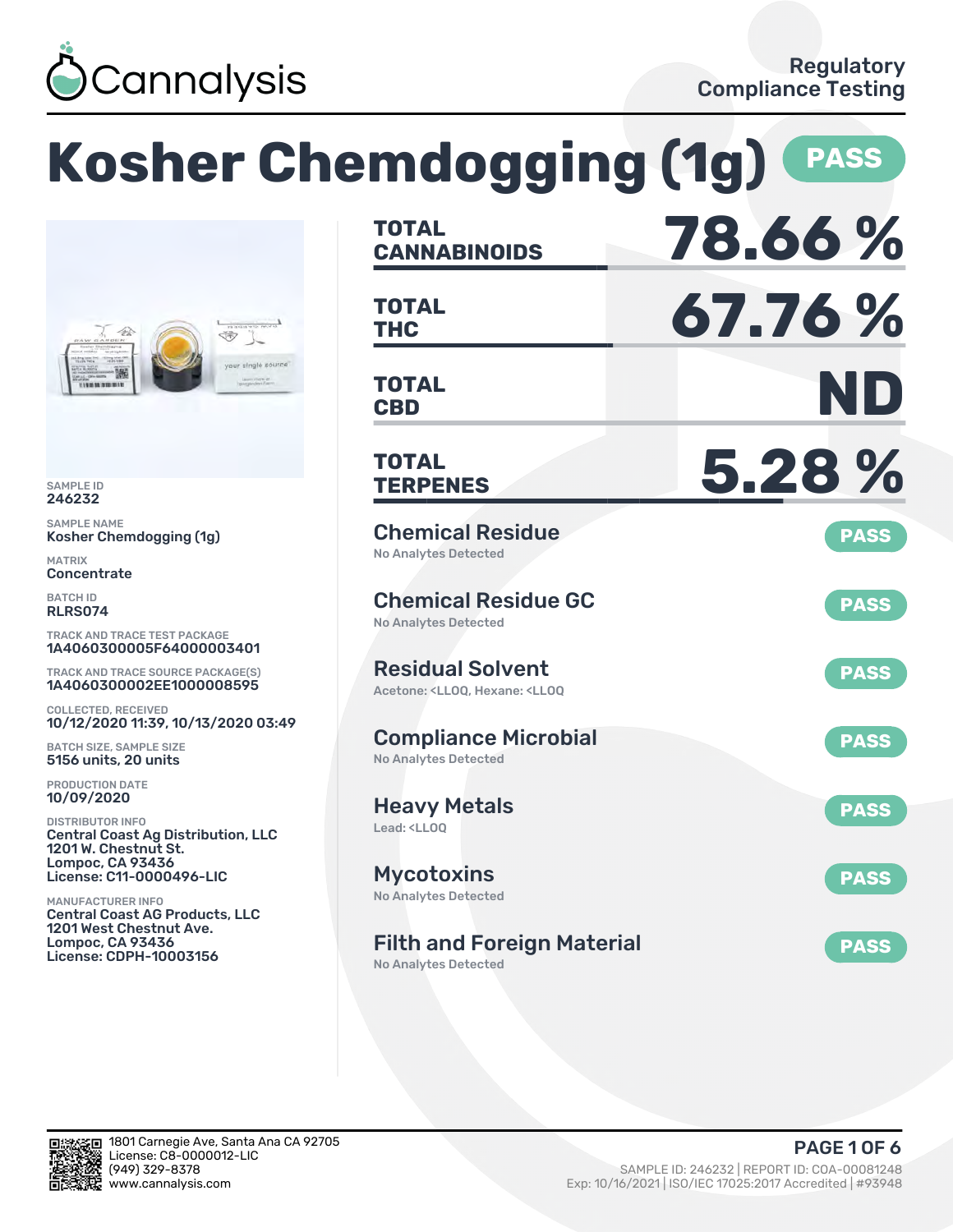

# CANNABINOID ANALYSIS

Total THC,CBD value(s) have been decarboxylated.

| TOTAL THC:          | 677.6 mg/g (67.76 %), 677.6 mg per package |
|---------------------|--------------------------------------------|
| TOTAL CBD:          | ND.                                        |
| TOTAL CANNABINOIDS: | 786.6 mg/g (78.66 %)                       |

UNIT OF MEASUREMENT:

|  | Milligrams per Gram(mg/g) |  |
|--|---------------------------|--|
|--|---------------------------|--|

| <b>ANALYTE</b>         | <b>RESULT</b>        | LOD    | <b>LLOO</b> | <b>ANALYTE</b>   | <b>RESULT</b>         | <b>LOD</b> | LL <sub>00</sub> |
|------------------------|----------------------|--------|-------------|------------------|-----------------------|------------|------------------|
| THCa                   | 746.7 mg/g (74.67 %) | 0.2000 | 0.4000      | CBD <sub>v</sub> | ND.                   | 0.2000     | 0.4000           |
| D9THC                  | 22.74 mg/g (2.274 %) | 0.2000 | 0.4000      | CBGa             | 14.64 mg/g (1.464 %)  | 0.2000     | 0.4000           |
| D8THC                  | ND                   | 0.2000 | 0.4000      | <b>CBG</b>       | 2.526 mg/g (0.2526 %) | 0.2000     | 0.4000           |
| <b>THC<sub>v</sub></b> | ND                   | 0.2000 | 0.4000      | CBN              | <b>ND</b>             | 0.2000     | 0.4000           |
| CBDa                   | <b>ND</b>            | 0.2000 | 0.4000      | CBC              | <b>ND</b>             | 0.2000     | 0.4000           |
| <b>CBD</b>             | <b>ND</b>            | 0.2000 | 0.4000      |                  |                       |            |                  |
|                        |                      |        |             |                  |                       |            |                  |

#### ADDITIONAL INFORMATION

| Method:              | SOP-TECH-001 | Sample Prepped: 10/13/2020 15:26  | Sample Approved: 10/14/2020 17:11  |  |
|----------------------|--------------|-----------------------------------|------------------------------------|--|
| Instrument: UPLC-DAD |              | Sample Analyzed: 10/13/2020 15:27 | Prep-Analytical Batch: 22056-16929 |  |



### TERPENE ANALYSIS

| UNIT OF MEASUREMENT: | Milligrams per Gram(mg/g) |
|----------------------|---------------------------|
|----------------------|---------------------------|

| <b>ANALYTE</b>   | <b>RESULT</b>                                                                                                       | <b>LOD</b> | <b>LLOQ</b> | <b>ANALYTE</b>         | <b>RESULT</b>            | <b>LOD</b> | <b>LLOQ</b> |
|------------------|---------------------------------------------------------------------------------------------------------------------|------------|-------------|------------------------|--------------------------|------------|-------------|
| 3-Carene         | <b>ND</b>                                                                                                           | 0.5000     | 1.000       | Alpha bisabolol        | 1.197 mg/g $(0.1197%)$   | 0.5000     | 1.000       |
| Alpha cedrene    | <b>ND</b>                                                                                                           | 0.5000     | 1.000       | Alpha humulene         | 2.797 mg/g (0.2797 %)    | 0.5000     | 1.000       |
| Alpha pinene     | 1.593 mg/g (0.1593 %)                                                                                               | 0.5000     | 1.000       | Alpha terpinene        | <b>ND</b>                | 0.5000     | 1.000       |
| Alpha terpineol  | 1.069 mg/g (0.1069 %)                                                                                               | 0.3300     | 0.6500      | Beta caryophyllene     | 8.638 mg/g (0.8638 %)    | 0.5000     | 1.000       |
| Beta myrcene     | 13.60 mg/g (1.360 %)                                                                                                | 0.5000     | 1.000       | Beta pinene            | 1.351 mg/g $(0.1351\%)$  | 0.6100     | 1.210       |
| Borneol          | <lloq< td=""><td>0.5000</td><td>1.000</td><td>Camphene</td><td><b>ND</b></td><td>0.5000</td><td>1.000</td></lloq<>  | 0.5000     | 1.000       | Camphene               | <b>ND</b>                | 0.5000     | 1.000       |
| Camphor          | <b>ND</b>                                                                                                           | 0.5000     | 1.000       | Caryophyllene oxide ND |                          | 0.5000     | 1.000       |
| Cedrol           | <b>ND</b>                                                                                                           | 0.5000     | 1.000       | Cis nerolidol          | <b>ND</b>                | 0.5000     | 1.000       |
| Eucalyptol       | <b>ND</b>                                                                                                           | 0.5000     | 1.000       | Fenchol                | 1.413 mg/g $(0.1413 \%)$ | 0.5000     | 1.000       |
| Fenchone         | <b>ND</b>                                                                                                           | 0.5000     | 1.000       | Gamma terpinene        | <b>ND</b>                | 0.5000     | 1.000       |
| Gamma terpineol  | <b>ND</b>                                                                                                           | 0.1000     | 0.2100      | Geranyl acetate        | <b>ND</b>                | 0.5000     | 1.000       |
| Guaiol           | 2.089 mg/g $(0.2089\%)$                                                                                             | 0.5000     | 1.000       | Isoborneol             | <b>ND</b>                | 0.5000     | 1.000       |
| Isopulegol       | <b>ND</b>                                                                                                           | 0.5000     | 1.000       | Limonene               | 8.773 mg/g (0.8773 %)    | 0.5000     | 1.000       |
| Linalool         | 2.462 mg/g (0.2462 %)                                                                                               | 0.5000     | 1.000       | Menthol                | <b>ND</b>                | 0.5000     | 1.000       |
| Ocimene 1        | <b>ND</b>                                                                                                           | 0.1600     | 0.3100      | Ocimene 2              | 2.025 mg/g (0.2025 %)    | 0.3500     | 0.6900      |
| P-cymene         | <b>ND</b>                                                                                                           | 0.5200     | 1.050       | P-mentha-1,5-diene ND  |                          | 0.5000     | 1.000       |
| Pulegone         | <b>ND</b>                                                                                                           | 0.5000     | 1.000       | Sabinene               | <b>ND</b>                | 0.5000     | 1.000       |
| Sabinene hydrate | <b>ND</b>                                                                                                           | 0.5000     | 1.000       | Terpinolene            | 4.072 mg/g $(0.4072 \%)$ | 0.5000     | 1.000       |
|                  | Trans beta farnesene1.802 mg/g (0.1802 %)                                                                           | 0.5000     | 1.000       | Trans geraniol         | <b>ND</b>                | 0.5000     | 1.000       |
| Trans nerolidol  | <lloq< td=""><td>0.5000</td><td>1.000</td><td>Valencene</td><td><b>ND</b></td><td>0.5000</td><td>1.000</td></lloq<> | 0.5000     | 1.000       | Valencene              | <b>ND</b>                | 0.5000     | 1.000       |

### ADDITIONAL INFORMATION

| Method:     | SOP-TEC |
|-------------|---------|
| Instrument: | GC-MS-F |

Method: SOP-TECH-027 Sample Prepped: 10/13/2020 15:24 Sample Approved: 10/14/2020 14:45 Prep-Analytical Batch: 22070-16926

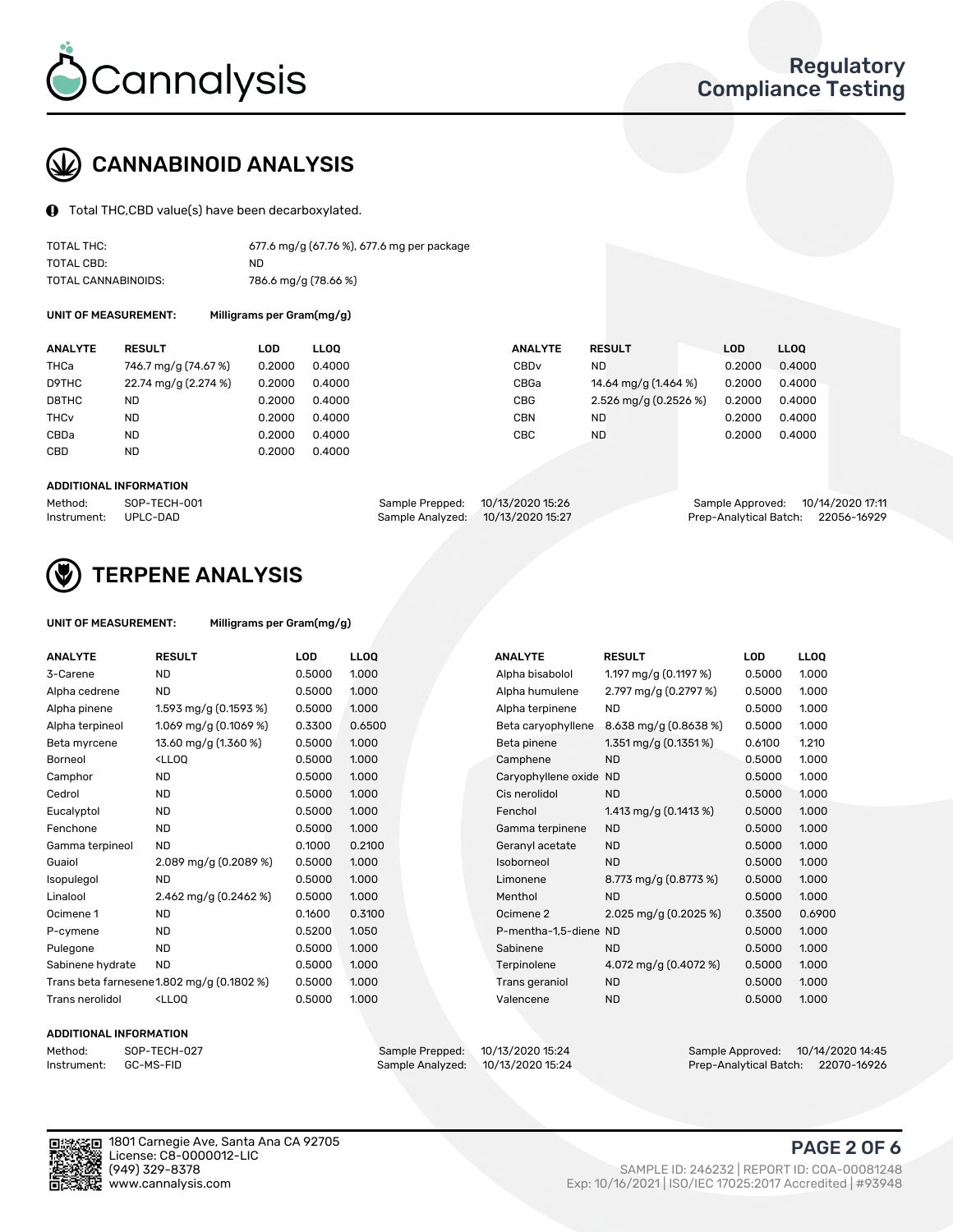

# CHEMICAL RESIDUE ANALYSIS PASS

UNIT OF MEASUREMENT: Micrograms per Gram(ug/g)

| <b>ANALYTE</b>    | <b>RESULT</b> | LOD    | LLOQ   | <b>ACTION LEVEL</b> |      | <b>ANALYTE</b>      | <b>RESULT</b> | <b>LOD</b> | <b>LLOQ</b> | <b>ACTION LEVEL</b> |      |
|-------------------|---------------|--------|--------|---------------------|------|---------------------|---------------|------------|-------------|---------------------|------|
| Abamectin         | <b>ND</b>     | 0.0200 | 0.0400 | 0.1000              | Pass | Acephate            | <b>ND</b>     | 0.0200     | 0.0400      | 0.1000              | Pass |
| Acequinocyl       | <b>ND</b>     | 0.0200 | 0.0400 | 0.1000              | Pass | Acetamiprid         | <b>ND</b>     | 0.0200     | 0.0400      | 0.1000              | Pass |
| Aldicarb          | <b>ND</b>     | 0.0200 | 0.0400 | 0.0                 | Pass | Azoxystrobin        | <b>ND</b>     | 0.0200     | 0.0400      | 0.1000              | Pass |
| <b>Bifenazate</b> | <b>ND</b>     | 0.0200 | 0.0400 | 0.1000              | Pass | <b>Bifenthrin</b>   | <b>ND</b>     | 0.0200     | 0.0400      | 3.000               | Pass |
| <b>Boscalid</b>   | <b>ND</b>     | 0.0200 | 0.0400 | 0.1000              | Pass | Carbaryl            | <b>ND</b>     | 0.0200     | 0.0400      | 0.5000              | Pass |
| Carbofuran        | <b>ND</b>     | 0.0200 | 0.0400 | 0.0                 | Pass | Chlorantraniliprole | <b>ND</b>     | 0.0200     | 0.0400      | 10.00               | Pass |
| Clofentezine      | <b>ND</b>     | 0.0200 | 0.0400 | 0.1000              | Pass | Coumaphos           | <b>ND</b>     | 0.0200     | 0.0400      | 0.0                 | Pass |
| Cyfluthrin        | <b>ND</b>     | 0.4000 | 1.000  | 2.000               | Pass | Cypermethrin        | <b>ND</b>     | 0.4000     | 1.000       | 1.000               | Pass |
| Daminozide        | <b>ND</b>     | 0.0200 | 0.0400 | 0.0                 | Pass | Diazinon            | <b>ND</b>     | 0.0200     | 0.0400      | 0.1000              | Pass |
| Dichlorvos        | <b>ND</b>     | 0.0200 | 0.0400 | 0.0                 | Pass | Dimethoate          | <b>ND</b>     | 0.0200     | 0.0400      | 0.0                 | Pass |
| Dimethomorph      | <b>ND</b>     | 0.0200 | 0.0400 | 2.000               | Pass | Ethoprophos         | <b>ND</b>     | 0.0200     | 0.0400      | 0.0                 | Pass |
| Etofenprox        | <b>ND</b>     | 0.0200 | 0.0400 | 0.0                 | Pass | Etoxazole           | <b>ND</b>     | 0.0200     | 0.0400      | 0.1000              | Pass |
| Fenhexamid        | <b>ND</b>     | 0.0200 | 0.0400 | 0.1000              | Pass | Fenoxycarb          | <b>ND</b>     | 0.0200     | 0.0400      | 0.0                 | Pass |
| Fenpyroximate     | <b>ND</b>     | 0.0200 | 0.0400 | 0.1000              | Pass | Fipronil            | <b>ND</b>     | 0.0400     | 0.1000      | 0.0                 | Pass |
| Flonicamid        | <b>ND</b>     | 0.0200 | 0.0400 | 0.1000              | Pass | Fludioxonil         | <b>ND</b>     | 0.0200     | 0.0400      | 0.1000              | Pass |
| Hexythiazox       | <b>ND</b>     | 0.0200 | 0.0400 | 0.1000              | Pass | Imazalil            | <b>ND</b>     | 0.0200     | 0.0400      | 0.0                 | Pass |
| Imidacloprid      | <b>ND</b>     | 0.0200 | 0.0400 | 5.000               | Pass | Kresoxim methyl     | <b>ND</b>     | 0.0200     | 0.0400      | 0.1000              | Pass |
| Malathion         | <b>ND</b>     | 0.0200 | 0.0400 | 0.5000              | Pass | Metalaxyl           | <b>ND</b>     | 0.0200     | 0.0400      | 2.000               | Pass |
| Methiocarb        | <b>ND</b>     | 0.0200 | 0.0400 | 0.0                 | Pass | Methomyl            | <b>ND</b>     | 0.0200     | 0.0400      | 1.000               | Pass |
| Mevinphos         | <b>ND</b>     | 0.0200 | 0.0400 | 0.0                 | Pass | Myclobutanil        | <b>ND</b>     | 0.0200     | 0.0400      | 0.1000              | Pass |
| Naled             | <b>ND</b>     | 0.0200 | 0.0400 | 0.1000              | Pass | Oxamyl              | <b>ND</b>     | 0.0200     | 0.0400      | 0.5000              | Pass |
| Paclobutrazol     | <b>ND</b>     | 0.0200 | 0.0400 | 0.0                 | Pass | Permethrins         | <b>ND</b>     | 0.0400     | 0.1000      | 0.5000              | Pass |
| Phosmet           | <b>ND</b>     | 0.0200 | 0.0400 | 0.1000              | Pass | Piperonyl butoxide  | <b>ND</b>     | 0.0200     | 0.0400      | 3.000               | Pass |
| Prallethrin       | <b>ND</b>     | 0.0200 | 0.0400 | 0.1000              | Pass | Propiconazole       | <b>ND</b>     | 0.0200     | 0.0400      | 0.1000              | Pass |
| Propoxur          | <b>ND</b>     | 0.0200 | 0.0400 | 0.0                 | Pass | Pyrethrins          | <b>ND</b>     | 0.0200     | 0.0400      | 0.5000              | Pass |
| Pyridaben         | <b>ND</b>     | 0.0200 | 0.0400 | 0.1000              | Pass | Spinetoram          | <b>ND</b>     | 0.0200     | 0.0400      | 0.1000              | Pass |
| Spinosad          | <b>ND</b>     | 0.0300 | 0.0700 | 0.1000              | Pass | Spiromesifen        | <b>ND</b>     | 0.0200     | 0.0400      | 0.1000              | Pass |
| Spirotetramat     | <b>ND</b>     | 0.0200 | 0.0400 | 0.1000              | Pass | Spiroxamine         | ND.           | 0.0200     | 0.0400      | 0.0                 | Pass |
| Tebuconazole      | <b>ND</b>     | 0.0200 | 0.0400 | 0.1000              | Pass | Thiacloprid         | <b>ND</b>     | 0.0200     | 0.0400      | 0.0                 | Pass |
| Thiamethoxam      | <b>ND</b>     | 0.0200 | 0.0400 | 5.000               | Pass | Trifloxystrobin     | <b>ND</b>     | 0.0200     | 0.0400      | 0.1000              | Pass |
|                   |               |        |        |                     |      |                     |               |            |             |                     |      |

### ADDITIONAL INFORMATION

Method: SOP-TECH-002 Sample Prepped: 10/13/2020 14:52 Sample Approved: 10/14/2020 14:33 Instrument: LC-MS/MS Sample Analyzed: 10/13/2020 14:54 Prep-Analytical Batch: 22059-16922



PAGE 3 OF 6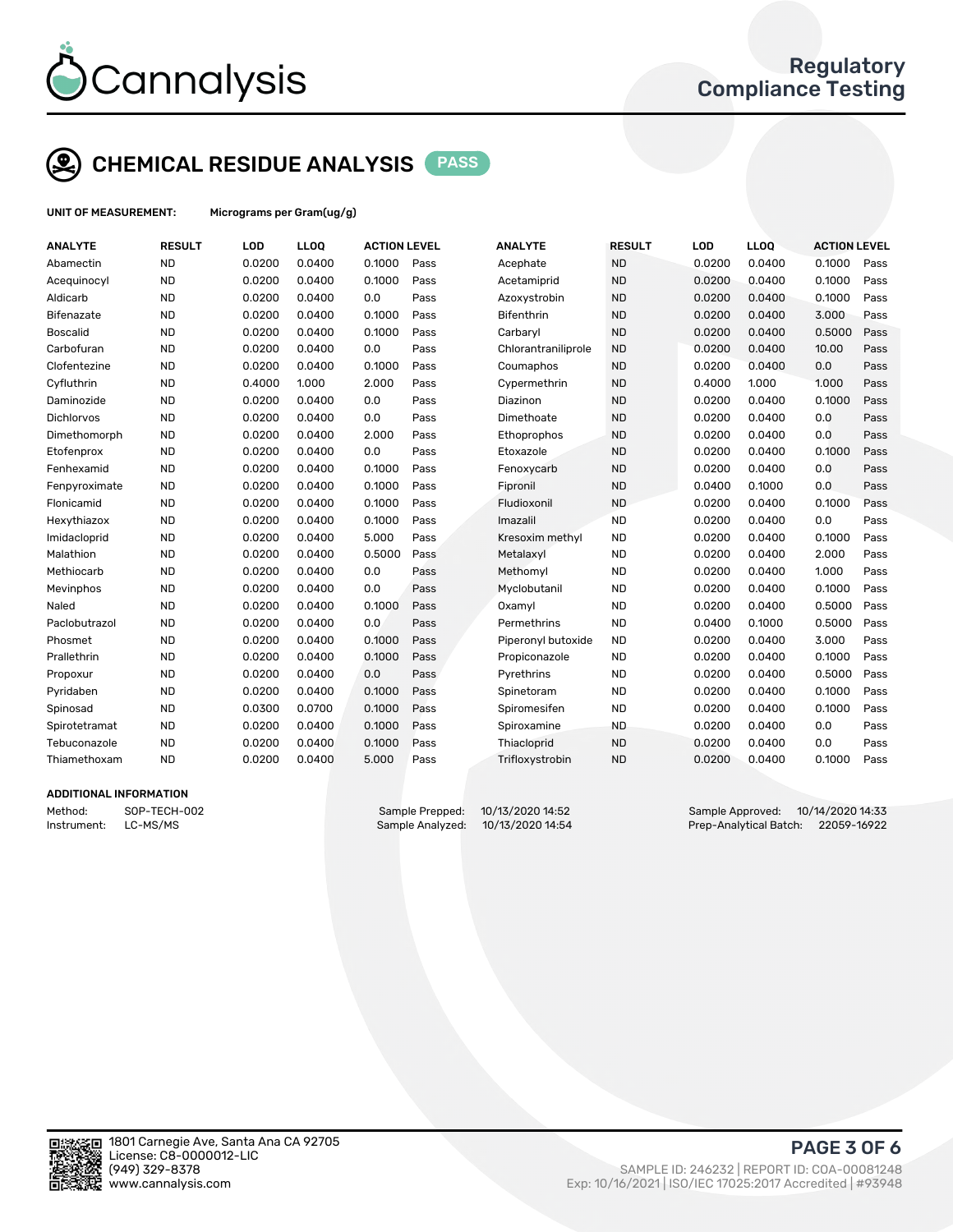

## CHEMICAL RESIDUE GC ANALYSIS PASS

| UNIT OF MEASUREMENT: | Microg |
|----------------------|--------|
|----------------------|--------|

yrams per Gram(ug/g)

| <b>ANALYTE</b>         | <b>RESULT</b>            | LOD    | <b>LLOO</b> | <b>ACTION LEVEL</b> |                                     | <b>ANALYTE</b>                       | <b>RESULT</b> | <b>LOD</b> | <b>LLOO</b>                                | <b>ACTION LEVEL</b>             |      |
|------------------------|--------------------------|--------|-------------|---------------------|-------------------------------------|--------------------------------------|---------------|------------|--------------------------------------------|---------------------------------|------|
| Captan                 | ND                       | 0.1000 | 0.2000      | 0.7000              | Pass                                | Chlordane                            | <b>ND</b>     | 0.0109     | 0.0136                                     | 0.0                             | Pass |
| Methyl parathion       | <b>ND</b>                | 0.0400 | 0.1000      | 0.0                 | Pass                                | <b>PCNB</b>                          | <b>ND</b>     | 0.0200     | 0.0400                                     | 0.1000                          | Pass |
| Chlorfenapyr           | <b>ND</b>                | 0.0800 | 0.1000      | 0.0                 | Pass                                | Chlorpyrifos                         | <b>ND</b>     | 0.0800     | 0.1000                                     | 0.0                             | Pass |
| ADDITIONAL INFORMATION |                          |        |             |                     |                                     |                                      |               |            |                                            |                                 |      |
| Method:<br>Instrument: | SOP-TECH-010<br>GC-MS/MS |        |             |                     | Sample Prepped:<br>Sample Analyzed: | 10/13/2020 14:53<br>10/13/2020 14:54 |               |            | Sample Approved:<br>Prep-Analytical Batch: | 10/14/2020 14:24<br>22060-16923 |      |

### RESIDUAL SOLVENT ANALYSIS PASS

UNIT OF MEASUREMENT: Micrograms per Gram(ug/g)

| <b>ANALYTE</b>       | <b>RESULT</b>                                                                                                                                                                          | LOD    | <b>LLOO</b> | <b>ACTION LEVEL</b> |      | <b>ANALYTE</b>           | <b>RESULT</b> | LOD    | <b>LLOO</b> | <b>ACTION LEVEL</b> |      |
|----------------------|----------------------------------------------------------------------------------------------------------------------------------------------------------------------------------------|--------|-------------|---------------------|------|--------------------------|---------------|--------|-------------|---------------------|------|
| Acetone              | <lloq< td=""><td>5.000</td><td>250.0</td><td>5000</td><td>Pass</td><td>Acetonitrile</td><td><b>ND</b></td><td>5.000</td><td>50.00</td><td>410.0</td><td>Pass</td></lloq<>              | 5.000  | 250.0       | 5000                | Pass | Acetonitrile             | <b>ND</b>     | 5.000  | 50.00       | 410.0               | Pass |
| Benzene              | <b>ND</b>                                                                                                                                                                              | 0.5000 | 1.000       | 1.000               | Pass | <b>Butane</b>            | <b>ND</b>     | 76.80  | 96.00       | 5000                | Pass |
| Chloroform           | <b>ND</b>                                                                                                                                                                              | 0.5000 | 1.000       | 1.000               | Pass | Ethanol                  | <b>ND</b>     | 10.00  | 50.00       | 5000                | Pass |
| <b>Ethyl Acetate</b> | <b>ND</b>                                                                                                                                                                              | 5.000  | 50.00       | 5000                | Pass | <b>Ethyl Ether</b>       | <b>ND</b>     | 25.00  | 50.00       | 5000                | Pass |
| Ethylene oxide       | <b>ND</b>                                                                                                                                                                              | 0.5000 | 1.000       | 1.000               | Pass | Heptane                  | <b>ND</b>     | 1.000  | 5.000       | 5000                | Pass |
| Hexane               | <lloo< td=""><td>0.5000</td><td>5.000</td><td>290.0</td><td>Pass</td><td><b>Isopropyl Alcohol</b></td><td><b>ND</b></td><td>5.000</td><td>50.00</td><td>5000</td><td>Pass</td></lloo<> | 0.5000 | 5.000       | 290.0               | Pass | <b>Isopropyl Alcohol</b> | <b>ND</b>     | 5.000  | 50.00       | 5000                | Pass |
| Methanol             | <b>ND</b>                                                                                                                                                                              | 10.00  | 50.00       | 3000                | Pass | Methylene chloride       | <b>ND</b>     | 0.5000 | 1.000       | 1.000               | Pass |
| Pentane              | <b>ND</b>                                                                                                                                                                              | 1.000  | 50.00       | 5000                | Pass | Propane                  | <b>ND</b>     | 16.00  | 20.00       | 5000                | Pass |
| Toluene              | <b>ND</b>                                                                                                                                                                              | 0.5000 | 1.000       | 890.0               | Pass | Xvlenes                  | <b>ND</b>     | 6.000  | 100.0       | 2170                | Pass |
| Trichloroethylene    | <b>ND</b>                                                                                                                                                                              | 0.2500 | 1.000       | 1.000               | Pass | 1.2-Dichloroethane       | <b>ND</b>     | 0.5000 | 1.000       | 1.000               | Pass |

#### ADDITIONAL INFORMATION

|         | ADDITIONAL INFORMATION   |                                   |                                    |  |
|---------|--------------------------|-----------------------------------|------------------------------------|--|
| Method: | SOP-TECH-021             | Sample Prepped: 10/13/2020 16:18  | Sample Approved: 10/14/2020 14:48  |  |
|         | Instrument: HS-GC-MS/FID | Sample Analyzed: 10/13/2020 16:18 | Prep-Analytical Batch: 22046-16931 |  |



UNIT OF MEASUREMENT: Cycle Threshold (Ct)

| <b>ANALYTE</b>         | <b>RESULT</b>              | LOD   | <b>LLOO</b> |                  | <b>ACTION LEVEL</b> | <b>ANALYTE</b>   | <b>RESULT</b> | LOD                                  | <b>LLOO</b> |             | <b>ACTION LEVEL</b> |  |
|------------------------|----------------------------|-------|-------------|------------------|---------------------|------------------|---------------|--------------------------------------|-------------|-------------|---------------------|--|
| A.fumigatus            | <b>ND</b>                  | 33.00 | 0.0         | 0.0              | Pass                | A. flavus        | <b>ND</b>     | 33.00                                | 0.0         | 0.0         | Pass                |  |
| A. niger               | <b>ND</b>                  | 33.00 | 0.0         | 0.0              | Pass                | A. terreus       | <b>ND</b>     | 33.00                                | 0.0         | 0.0         | Pass                |  |
| <b>STEC</b>            | <b>ND</b>                  | 33.00 | 0.0         | 0.0              | Pass                | Salmonella spp   | <b>ND</b>     | 33.00                                | 0.0         | 0.0         | Pass                |  |
| ADDITIONAL INFORMATION |                            |       |             |                  |                     |                  |               |                                      |             |             |                     |  |
| Method:                | SOP-TECH-016, SOP-TECH-022 |       |             |                  | Sample Prepped:     | 10/14/2020 08:21 |               | 10/14/2020 13:20<br>Sample Approved: |             |             |                     |  |
| aPCR<br>Instrument:    |                            |       |             | Sample Analyzed: | 10/14/2020 08:21    |                  |               | Prep-Analytical Batch:               |             | 22068-16939 |                     |  |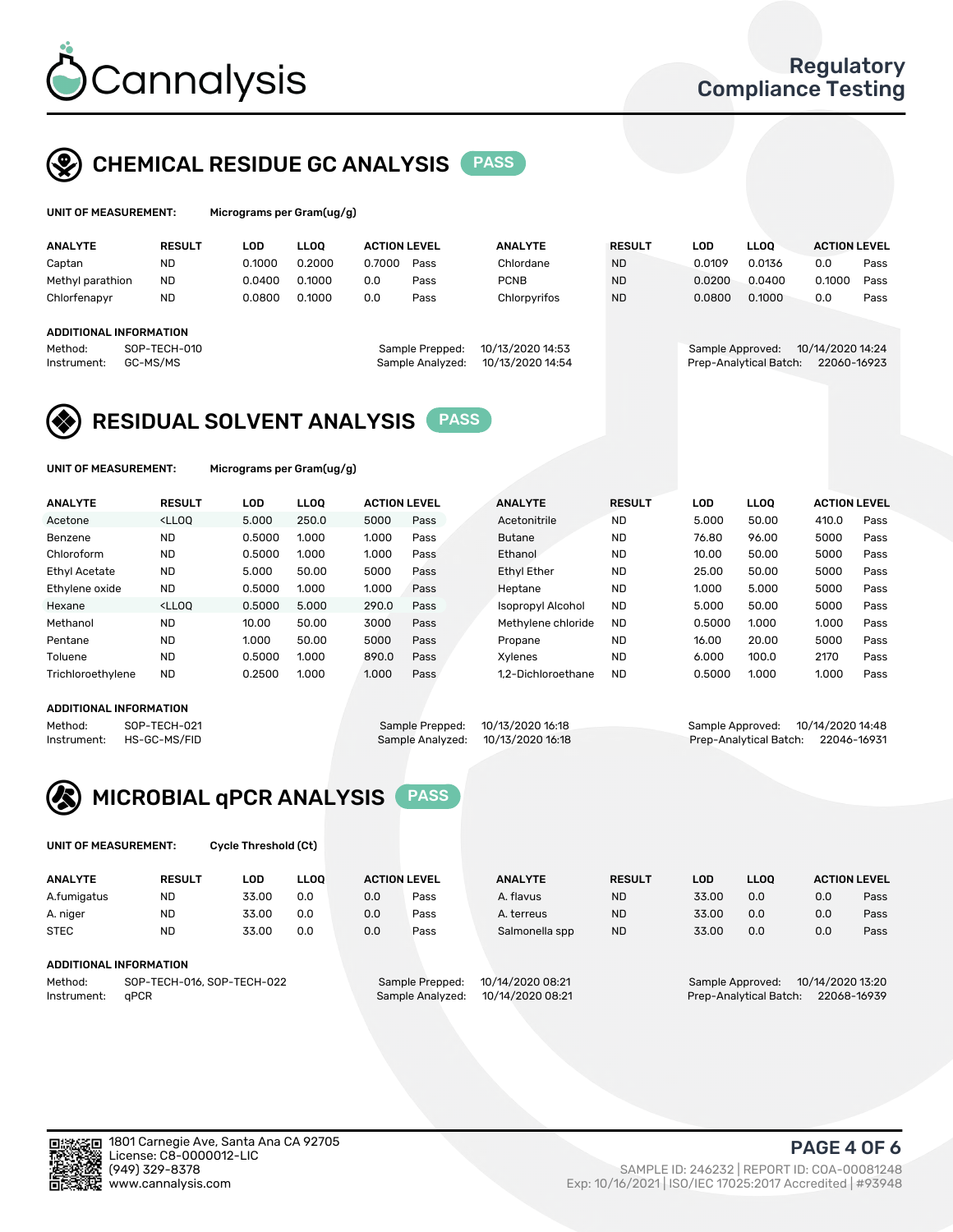



| UNIT OF MEASUREMENT:                                                                                                                                             |               |            | Micrograms per Gram(ug/g)      |                     |      |                |                                                                               |            |             |                     |      |
|------------------------------------------------------------------------------------------------------------------------------------------------------------------|---------------|------------|--------------------------------|---------------------|------|----------------|-------------------------------------------------------------------------------|------------|-------------|---------------------|------|
| <b>ANALYTE</b>                                                                                                                                                   | <b>RESULT</b> | <b>LOD</b> | <b>LLOO</b>                    | <b>ACTION LEVEL</b> |      | <b>ANALYTE</b> | <b>RESULT</b>                                                                 | <b>LOD</b> | <b>LLOQ</b> | <b>ACTION LEVEL</b> |      |
| Arsenic                                                                                                                                                          | <b>ND</b>     | 0.0200     | 0.0500                         | 0.2000              | Pass | Cadmium        | <b>ND</b>                                                                     | 0.0050     | 0.0500      | 0.2000              | Pass |
| Lead                                                                                                                                                             | $<$ LLOO      | 0.0100     | 0.0500                         | 0.5000              | Pass | Mercury        | <b>ND</b>                                                                     | 0.0030     | 0.0500      | 0.1000              | Pass |
| <b>ADDITIONAL INFORMATION</b><br>SOP-TECH-013<br>10/15/2020 09:45<br>Method:<br>Sample Prepped:<br>ICP-MS<br>10/15/2020 09:46<br>Sample Analyzed:<br>Instrument: |               |            |                                |                     |      |                | 10/16/2020 08:10<br>Sample Approved:<br>Prep-Analytical Batch:<br>22065-16990 |            |             |                     |      |
| <b>MYCOTOXINS ANALYSIS</b><br><b>PASS</b>                                                                                                                        |               |            |                                |                     |      |                |                                                                               |            |             |                     |      |
| UNIT OF MEASUREMENT:                                                                                                                                             |               |            | Micrograms per Kilogram(ug/kg) |                     |      |                |                                                                               |            |             |                     |      |
| <b>ANALYTE</b>                                                                                                                                                   | <b>RESULT</b> | <b>LOD</b> | <b>LLOO</b>                    | <b>ACTION LEVEL</b> |      | <b>ANALYTE</b> | <b>RESULT</b>                                                                 | <b>LOD</b> | <b>LLOQ</b> | <b>ACTION LEVEL</b> |      |
| Aflatoxin B1                                                                                                                                                     | <b>ND</b>     | 1.000      | 2.000                          |                     | N/A  | Aflatoxin B2   | <b>ND</b>                                                                     | 2.000      | 5.000       |                     | N/A  |
| Aflatoxin G1                                                                                                                                                     | <b>ND</b>     | 2.000      | 5.000                          |                     | N/A  | Aflatoxin G2   | <b>ND</b>                                                                     | 2.000      | 5.000       |                     | N/A  |
| <b>Total Aflatoxins</b>                                                                                                                                          | <b>ND</b>     | 10.00      | 14.00                          | 20.00               | Pass | Ochratoxin A   | <b>ND</b>                                                                     | 1.000      | 2.000       | 20.00               | Pass |

#### ADDITIONAL INFORMATION

Method: SOP-TECH-020 Sample Prepped: 10/13/2020 15:12 Sample Approved: 10/14/2020 19:25 Instrument: LC-MS/MS Sample Analyzed: 10/13/2020 15:12 Prep-Analytical Batch: 22069-16924

### FILTH & FOREIGN MATERIAL ANALYSIS PASS Q

UNIT OF MEASUREMENT: Filth and Foreign Matter (%)

| <b>ANALYTE</b>                                              | <b>RESULT</b> | LOD | <b>LLOO</b> | <b>ACTION LEVEL</b>                                                         |      | <b>ANALYTE</b> | <b>RESULT</b>                                                                 | LOD | LLOO | <b>ACTION LEVEL</b> |      |
|-------------------------------------------------------------|---------------|-----|-------------|-----------------------------------------------------------------------------|------|----------------|-------------------------------------------------------------------------------|-----|------|---------------------|------|
| IF RH ME                                                    | <b>ND</b>     | 0.0 | 0.0         | 3.000                                                                       | Pass | <b>IFM</b>     | <b>ND</b>                                                                     | 0.0 | 0.0  | 25.00               | Pass |
| Mold                                                        | <b>ND</b>     | 0.0 | 0.0         | 25.00                                                                       | Pass | <b>SSCD</b>    | <b>ND</b>                                                                     | 0.0 | 0.0  | 25.00               | Pass |
| ADDITIONAL INFORMATION                                      |               |     |             |                                                                             |      |                |                                                                               |     |      |                     |      |
| Method:<br>SOP-TECH-009<br>Instrument:<br>Visual Inspection |               |     |             | 10/13/2020 16:04<br>Sample Prepped:<br>10/13/2020 16:05<br>Sample Analyzed: |      |                | 10/13/2020 16:15<br>Sample Approved:<br>Prep-Analytical Batch:<br>22076-16930 |     |      |                     |      |



PAGE 5 OF 6